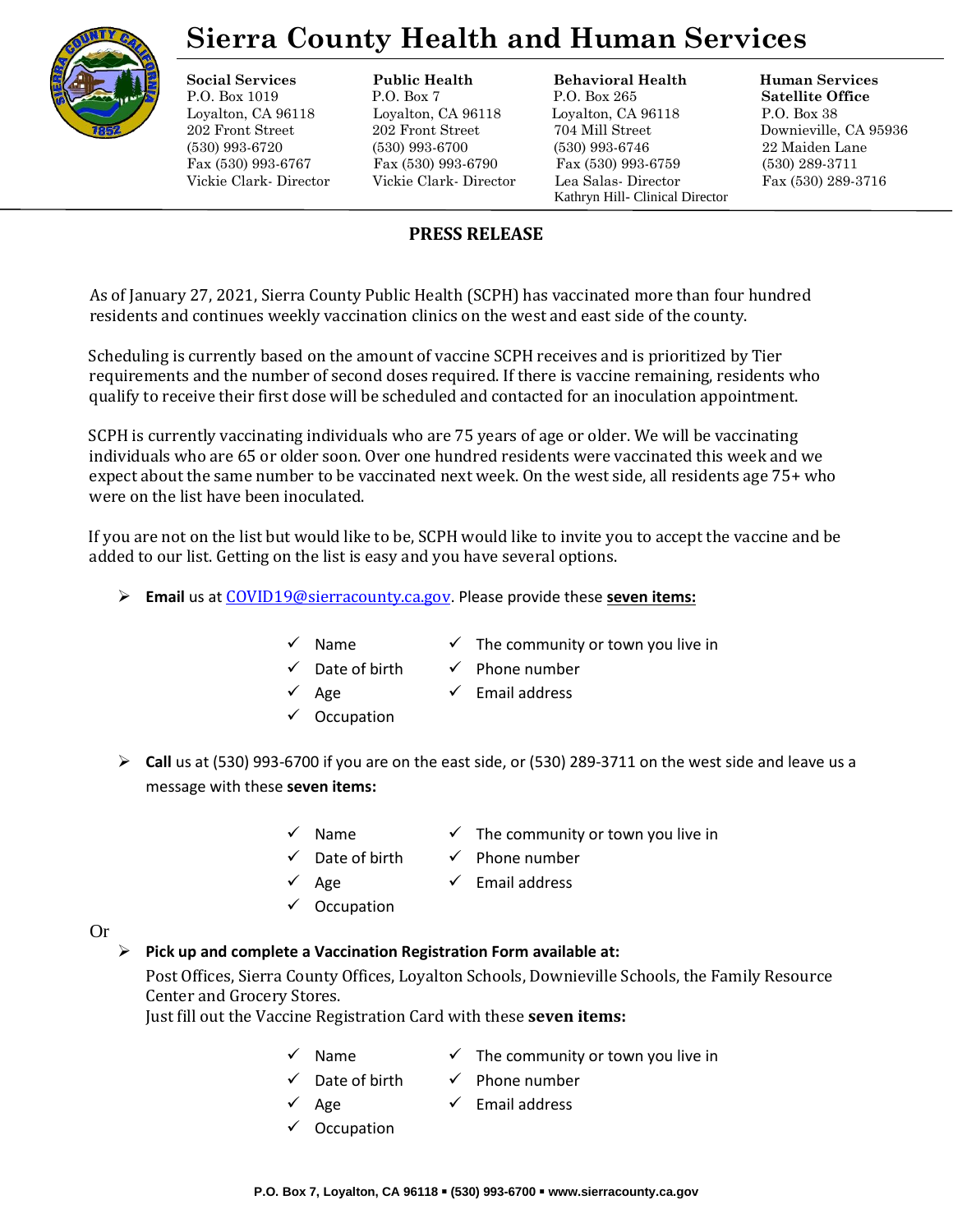**Drop off** at the Loyalton office 202 Front Street or the Downieville office 22 Maiden Lane. Or

**Mail** using the self-addressed envelope.

SCPH will confirm receipt of your request. We will call you when we are ready to schedule your appointment.

SCPH would like to assure you that we are working through the Phases and Tiers as quickly as possible. As of January 27, 2021, there were over nine hundred people on the list. Over 40% have already received a shot! New names are continually being added. We sort names by tier to prepare for inoculation day. Then, after all the names are chosen that qualify for that tier, names are chosen by random selection and appointments are scheduled accordingly.

For more information, please go t[o: http://sierracounty.ca.gov/COVID-19](http://sierracounty.ca.gov/582/Coronavirus-COVID-19) Email: COVID19@sierracounty.ca.gov

**###**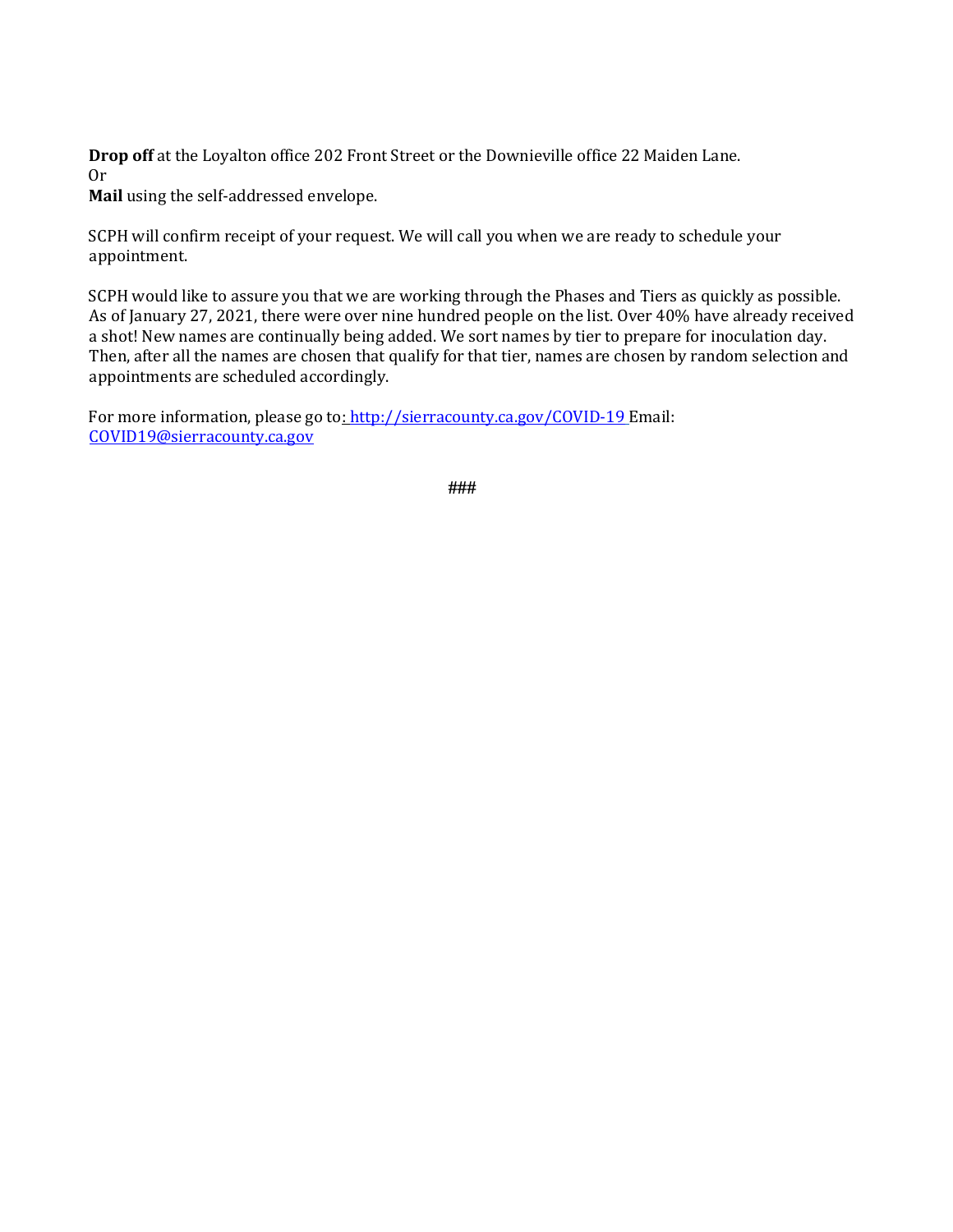| SIERRA COUNTY PUBLIC HEALTH VACCINATION REGISTRATION CARD     |
|---------------------------------------------------------------|
| PLEASE ENTER YOUR NAME AS IT APPEARS ON YOUR DRIVERS LICENSE. |
| <b>LAST NAME:</b>                                             |
| <b>FIRST NAME:</b>                                            |
|                                                               |

| PLEASE ENTER YOUR BIRTHDATE AS IT APPEARS ON YOUR DRIVERS LICENSE.                                             |  |  |
|----------------------------------------------------------------------------------------------------------------|--|--|
|                                                                                                                |  |  |
| DATE OF BIRTH: The first state of the state of the state of the state of the state of the state of the state o |  |  |
| OCCUPATION:<br>AGE:                                                                                            |  |  |
|                                                                                                                |  |  |

|                    | PLEASE CIRCLE YOUR COMMUNITY |                         |
|--------------------|------------------------------|-------------------------|
| Pike               |                              | <b>Bassetts Station</b> |
| Alleghany          |                              | Sattley                 |
| Goodyears Bar      |                              | Sierraville             |
| <b>Downieville</b> |                              | Loyalton                |
| Sierra City        | Verdi                        | Sierra Brooks           |

| PLEASE PROVIDE EMAIL AND PHONE NUMBER. |  |  |
|----------------------------------------|--|--|
| EMAIL: _______                         |  |  |
| <b>PHONE:</b>                          |  |  |
|                                        |  |  |

SIERRA COUNTY PUBLIC HEALTH VACCINATION REGISTRATION CARD

PLEASE ENTER YOUR NAME AS IT APPEARS ON YOUR DRIVERS LICENSE.

| PLEASE ENTER YOUR BIRTHDATE AS IT APPEARS ON YOUR DRIVERS LICENSE. |
|--------------------------------------------------------------------|
| DATE OF BIRTH: $\frac{1}{2}$ / _____/ ___ ____ ___                 |
| <b>OCCUPATION:</b><br>AGE:                                         |

| PLEASE CIRCLE YOUR COMMUNITY |       |                         |
|------------------------------|-------|-------------------------|
| Pike                         |       | <b>Bassetts Station</b> |
| Alleghany                    |       | Sattley                 |
| <b>Goodyears Bar</b>         |       | Sierraville             |
| <b>Downieville</b>           |       | Loyalton                |
| Sierra City                  | Verdi | Sierra Brooks           |

|               | PLEASE PROVIDE EMAIL AND PHONE NUMBER. |  |
|---------------|----------------------------------------|--|
| <b>EMAIL:</b> |                                        |  |
| <b>PHONE:</b> |                                        |  |
|               |                                        |  |
|               |                                        |  |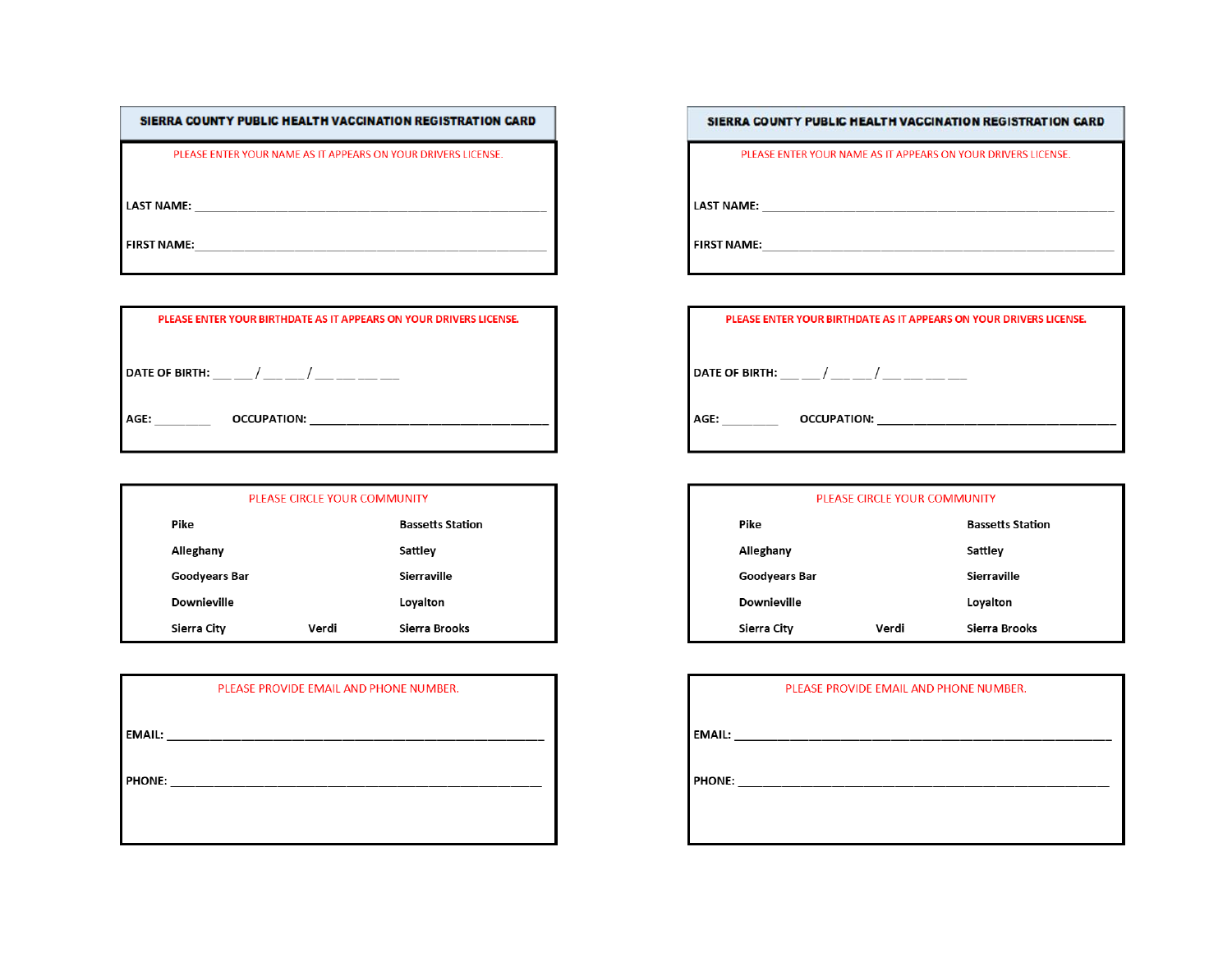SIERRA COUNTY PUBLIC HEALTH 202 FRONT STREET P.O. BOX 7 LOYALTON, CA 96118

SIERRA COUNTY PUBLIC HEALTH 202 FRONT STREET P.O. BOX 7 LOYALTON, CA 96118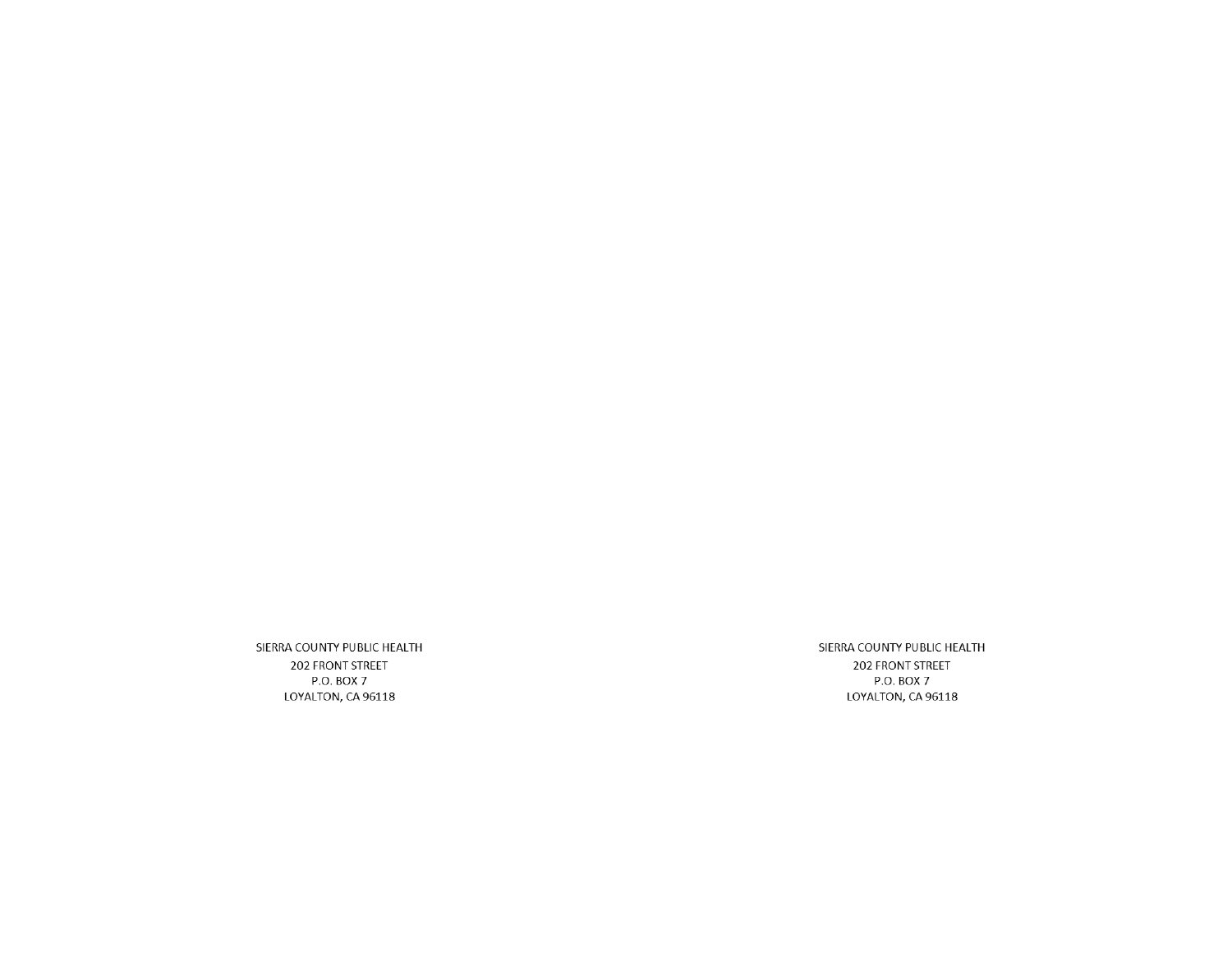| SIERRA COUNTY PUBLIC HEALTH VACCINATION REGISTRATION CARD     |
|---------------------------------------------------------------|
| PLEASE ENTER YOUR NAME AS IT APPEARS ON YOUR DRIVERS LICENSE. |
| <b>LAST NAME:</b>                                             |
| <b>FIRST NAME:</b>                                            |
|                                                               |

| PLEASE ENTER YOUR BIRTHDATE AS IT APPEARS ON YOUR DRIVERS LICENSE. |  |  |
|--------------------------------------------------------------------|--|--|
|                                                                    |  |  |
| DATE OF BIRTH: / /                                                 |  |  |
| OCCUPATION:<br>AGE:                                                |  |  |

|                    | PLEASE CIRCLE YOUR COMMUNITY |                         |
|--------------------|------------------------------|-------------------------|
| Pike               |                              | <b>Bassetts Station</b> |
| Alleghany          |                              | Sattley                 |
| Goodyears Bar      |                              | Sierraville             |
| <b>Downieville</b> |                              | Loyalton                |
| Sierra City        | Verdi                        | Sierra Brooks           |

|               | PLEASE PROVIDE EMAIL AND PHONE NUMBER.                                                                                                                                                                                              |
|---------------|-------------------------------------------------------------------------------------------------------------------------------------------------------------------------------------------------------------------------------------|
|               | <b>EMAIL:</b> The contract of the contract of the contract of the contract of the contract of the contract of the contract of the contract of the contract of the contract of the contract of the contract of the contract of the c |
| <b>PHONE:</b> |                                                                                                                                                                                                                                     |
|               |                                                                                                                                                                                                                                     |
|               |                                                                                                                                                                                                                                     |

SIERRA COUNTY PUBLIC HEALTH VACCINATION REGISTRATION CARD

 $\sim$ 

PLEASE ENTER YOUR NAME AS IT APPEARS ON YOUR DRIVERS LICENSE.

| PLEASE ENTER YOUR BIRTHDATE AS IT APPEARS ON YOUR DRIVERS LICENSE. |
|--------------------------------------------------------------------|
| DATE OF BIRTH: _ _ _ / _ _ _ / _ _ _ _ / _ _ _ _                   |
| OCCUPATION:<br>AGE:                                                |

| PLEASE CIRCLE YOUR COMMUNITY |       |                         |  |
|------------------------------|-------|-------------------------|--|
| Pike                         |       | <b>Bassetts Station</b> |  |
| Alleghany                    |       | Sattley                 |  |
| <b>Goodyears Bar</b>         |       | Sierraville             |  |
| Downieville                  |       | Loyalton                |  |
| Sierra City                  | Verdi | Sierra Brooks           |  |

| PLEASE PROVIDE EMAIL AND PHONE NUMBER. |  |  |
|----------------------------------------|--|--|
| <b>EMAIL:</b>                          |  |  |
| <b>PHONE:</b>                          |  |  |
|                                        |  |  |